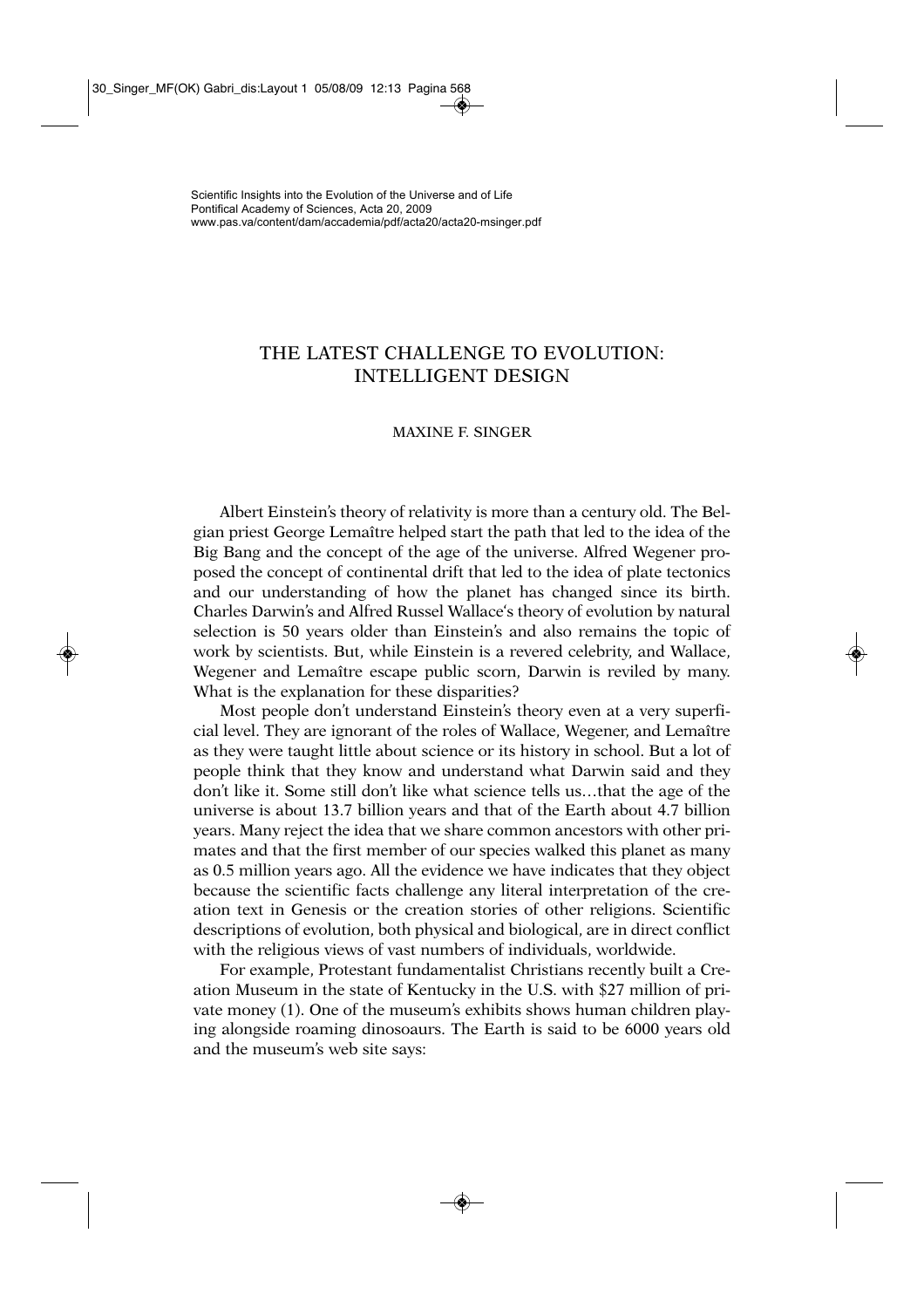'The Bible speaks for itself at the Creation Museum. We've just paved the way to a greater understanding of the tenets of creation and redemption. Our exhibit halls are gilded with truth, our gardens teem with the visible signs of life'.

A poll in 2005 demonstrated that fewer than 40 percent of Americans accept the concept of evolution (2). Note that the word used is 'accept' rather than 'believe' because our view of evolution rests on scientific findings not on faith. This result is consistent with many other polls carried out over decades. Only one country polled had a lower percent of public acceptance of evolution than the U.S., Turkey, the only Muslim nation on the list. Turkey is actually quite a modern country with several excellent universities teaching science as we know it. But it is also the source of that elegant, though problematic 12-pound creationist volume that was sent free of charge to many scientists in Europe and the U.S., *The Atlas of Creation.* Some members of the U.S. Congress, journalists, and a few science museums also received the book. The man who appears to be responsible, Adnan Oktar, is now in prison for unrelated reasons.

This poll also showed that many people in many countries do not accept the idea of evolution. Recent activities confirm this finding. Isolated problems about teaching evolution have emerged in Canada. The Swedish government is discussing how to apply its law on education to private schools run by religious groups that reject evolution. The British Prime Minister's Office was concerned enough about the issue to release a statement in June of 2007 saying that 'creationism (including intelligent design) should not be taught as science'. The issue has arisen in Northern Ireland. In October 2007, the Parliamentary Assembly of the Council of Europe approved a resolution urging its member governments to oppose the teaching of creationism as science; this is a helpful start although it was troubling to read that the vote in favor was far from unanimous. Fortunately, a U.S. organization, the National Center for Science Education, publicizes these stories in its newsletter and web site; the organization is devoted to promoting the teaching of evolution as sound science (3).

The situation in the U.S. seems more acute than that in most other countries and has a rich history. American scientists have known for almost a century that we must be vigilant about what is taught in science classes. The National Academy of Sciences has, since 1984, published 3 versions of a booklet discussing how creationist ideas differ from science and why they should not be part of science lessons in schools (4).

Efforts to curb the teaching of evolution in U.S. public school science classrooms continue to emerge all over the nation. As soon as one challenge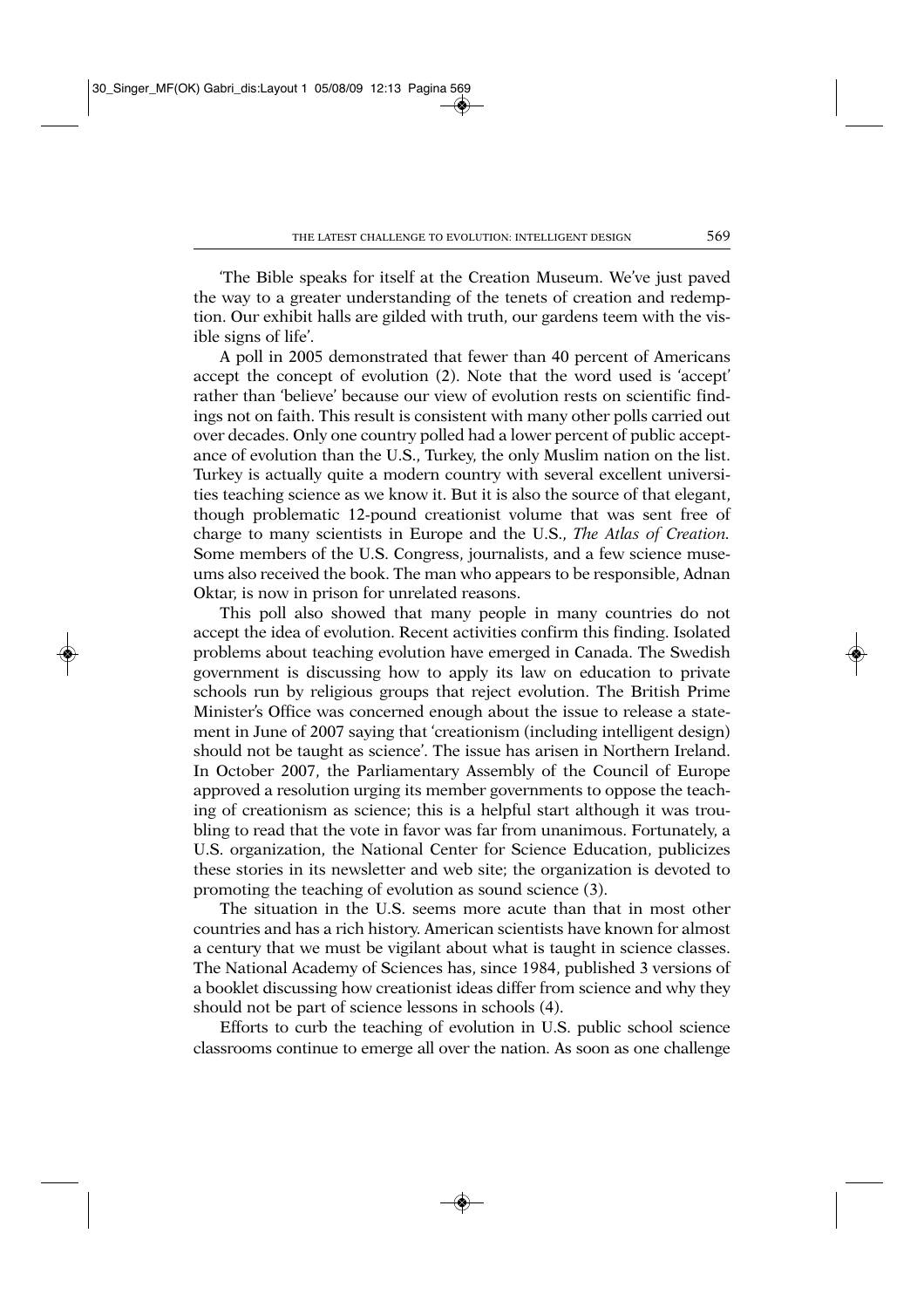is defeated, another appears. A major difficulty is that public school educational policy including what to teach and what textbooks to use is made by more than 17,000 local school boards with guidance from the states. The national federal government has no authority in this regard. These school boards are usually elected and reflect the tensions of local politics. However, the federal, that is the national, courts do have a say in the matter because the first amendment to the US Constitution, passed in 1789, says that 'Congress shall make no law respecting an establishment of religion, or prohibiting the free exercise thereof…'. Later, in 1868, the 14th amendment to the Constitution extended the first amendment's restriction to the states. Therefore, state and local laws and policies can be challenged in federal court by a citizen or group of citizens on the grounds that they violate the Constitution. These two amendments, one more than two centuries old, have allowed science to prevail in public schools. Private schools including religious schools that do not receive government monies can do what they please including teaching students that the Earth is only a few thousand years old, that the biblical flood story is accurate, and even that the Earth is flat.

Policies attempting to ban or dilute the teaching of evolution in public school science classes have evolved as the federal courts, including the Supreme Court, dismissed as unconstitutional one attempted subversion of the constitution after another. Laws banning the teaching of evolution outright were dismissed in 1968. Next to fall to the courts, in 1982, was the idea that schools could teach a 'balanced treatment' of Biblical creation and science. Five years later, laws requiring the teaching of 'creation science' or 'scientific creationism' were thrown out. In 1992 a federal court affirmed the right of a school district to prohibit a teacher from teaching creation science. The latest court decision, the 2005 Dover case, ruled that so-called 'intelligent design' is also religion masquerading as science and cannot be taught in science classrooms in public schools (5).

In none of these court decisions did the courts say anything about the validity of evolutionary theory or biblical creation. They only ruled that creationism in its various guises is a religious doctrine and therefore, because of the Constitution, is illegal to teach in science classrooms in public schools.

Now, anti-evolutionists are trying new tactics to get around the earlier federal court decisions. One tactic is to call for laws protecting the academic freedom of teachers who teach creationist notions. As recently as June of this year, the Louisiana legislature passed and the governor signed a bill incorporating this new anti-evolution approach. Under the guise of academic freedom it permits teachers to speak of evolution as 'controversial'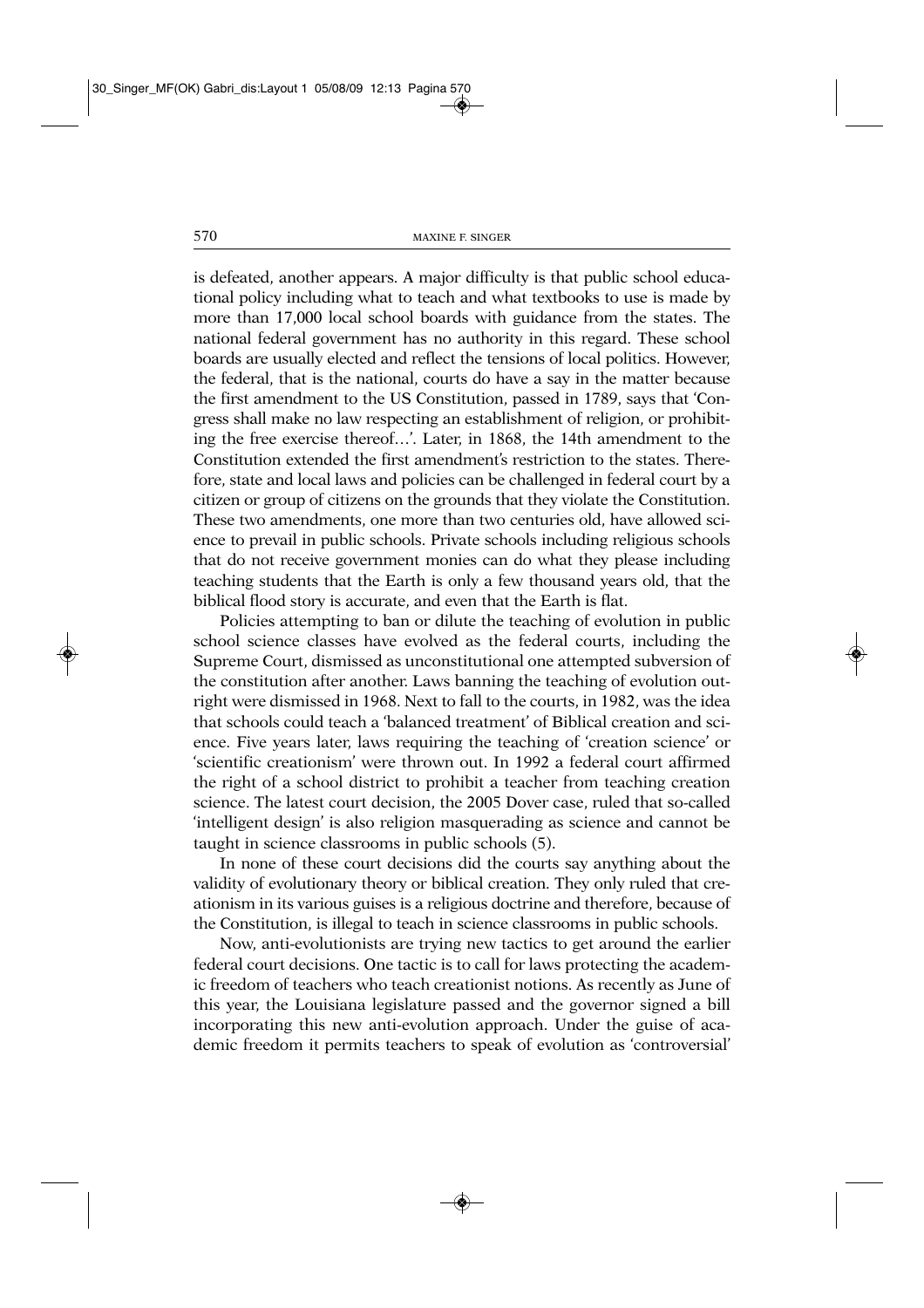and is an invitation to teachers to present alternative, nonscientific explanations. The young governor of Louisiana, Bobby Jindal, signed the bill, making it law although he had been a biology major at Brown University. The 'academic freedom' argument is also a primary thrust of a movie called *Expelled: No Intelligence Allowed* that is popular in some communities in the U.S. (6). It has been a commercial success and is being shown in many fundamentalist Protestant churches.

Even more worrisome, is the strategy attempted by the Kansas State Board of Education that adopted, in 2005, a new definition of science essentially stating that scientific explanations are no longer limited to natural phenomena. Fortunately, a newly elected Board reversed that decision two years later. However, any future elected board could reverse the 2005 decision.

Another troubling tactic is to argue that U.S. school science classes should teach what is called the 'controversy' or the 'debate' between evolution and the creation story. Unfortunately, there are, in the U.S., major political figures, including the current president,<sup>1</sup> who hold this view. (The incoming president espouses a more scientific approach). The argument harbors two profound misconceptions. First, it implies that the biblical creation story is equivalent to a scientific explanation. Second, the argument fails to recognize that in our pluralistic societies, people of faith adhere to many different creation stories and the Bible is not everyone's text. The words 'controversy' and 'debate' are meant to convey the idea that there are real scientific disagreements concerning the fact of evolution. But scientifically, there is no such controversy. Scientists do argue about the details of evolutionary processes but not about whether physical and biological evolution actually occurs. The profound differences between science and faith are muddled by this approach to the advantage of neither.

Intelligent design is one of the more recent subterfuges used to try to get creationist ideas into school science curricula. While the federal court decision in 2005 concluded that intelligent design is essentially creationism dressed up in new terms (5), it continues to be taken seriously by many who seek ways to undermine the teaching of evolution in science classrooms. The Discovery Institute, the primary organization promoting it, defines intelligent design as follows: 'The theory of intelligent design holds that certain features of the universe and of living things are best explained by an intelligent cause, not an undirected process such as natural selection'(7)*.* Intelli-

<sup>1</sup> George W. Bush.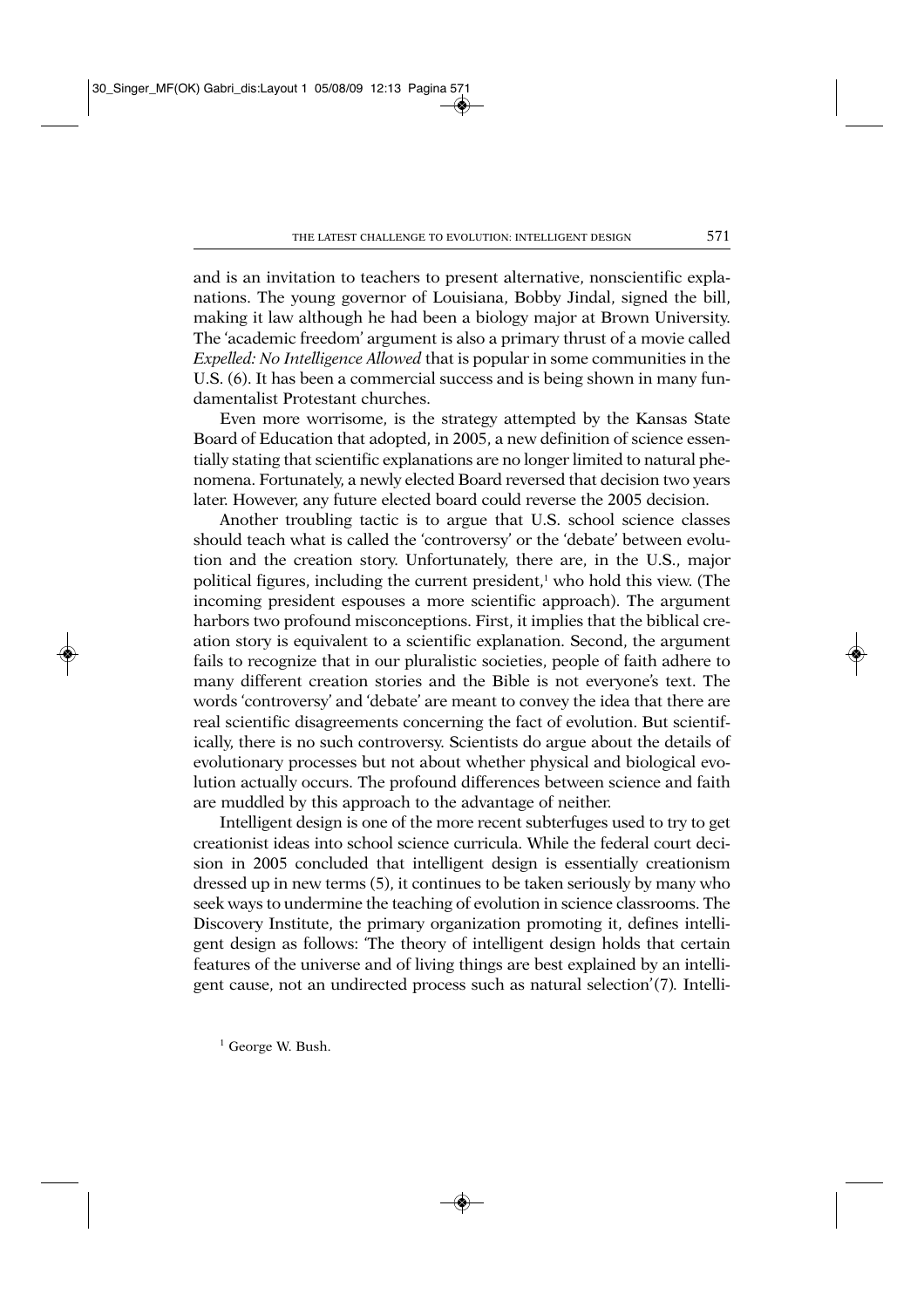gent design proponents do not generally refer to the Bible. In an effort to circumvent the Constitution, they decline to characterize the 'intelligent cause' but both supporters and critics understand that it is a deity at work.

'Design' is of course an old idea for explaining the extraordinary elegance and complexity of nature. Darwin himself had to deal with it as he did in a letter to the American botanist, Asa Gray. 'I have lately been corresponding with Lyell, who, I think, adopts your idea of the stream of variation having been led or designed. I have asked him…whether he believes that the shape of my nose was designed. If he does, I have nothing more to say' (8).

Contemporary proponents of intelligent design claim to be scientists and indeed several have advanced degrees and university positions. They say their methods are scientific. But they do not describe experiments or systematic observations and do not publish in recognized, peer-reviewed journals. A central argument made by intelligent design proponents is that there are features of living things that are irreducibly complex and could not have developed by evolutionary processes (9). The favorite examples of irreducible complexity are eyes, the immune system, the blood clotting system, and bacterial flagellae. In fact, a great deal is known about how these systems work and evolve and details are published continually. But intelligent design proponents have invented a number of counter arguments to undermine the significance of the data concerning the evolution of these biological elements; with these arguments they continue to maintain the concept of irreducible complexity.

For example, Michael J. Behe, Professor of Biochemistry at Lehigh University and a leader in the intelligent design movement, wrote about the mammalian immune system as follows in 1996 (9). 'As scientists, we yearn to understand how this magnificent mechanism came to be, but the complexity of the system dooms all Darwinian explanations to frustration'*.* Less than a decade later, a great deal had been learned about the evolution of the immune system including that one essential element derives from transposable elements. When confronted with the recent data during the 2005 trial at Dover, Behe said that the 'evidence of evolution [of the immune system]' was not 'good enough' (5). We can expect similar rejection of the evidence for the evolution of blood clotting and flagellae as well as of eye.

Walter Gehring, a leading investigator of the development and evolution of the eye has written: 'Recent developmental genetic experiments and molecular phylogenetic analyses…argue strongly for a monophyletic origin of the eyes from a Darwinian prototype and subsequent divergent, parallel and convergent evolution leading to the various eye-types' (10).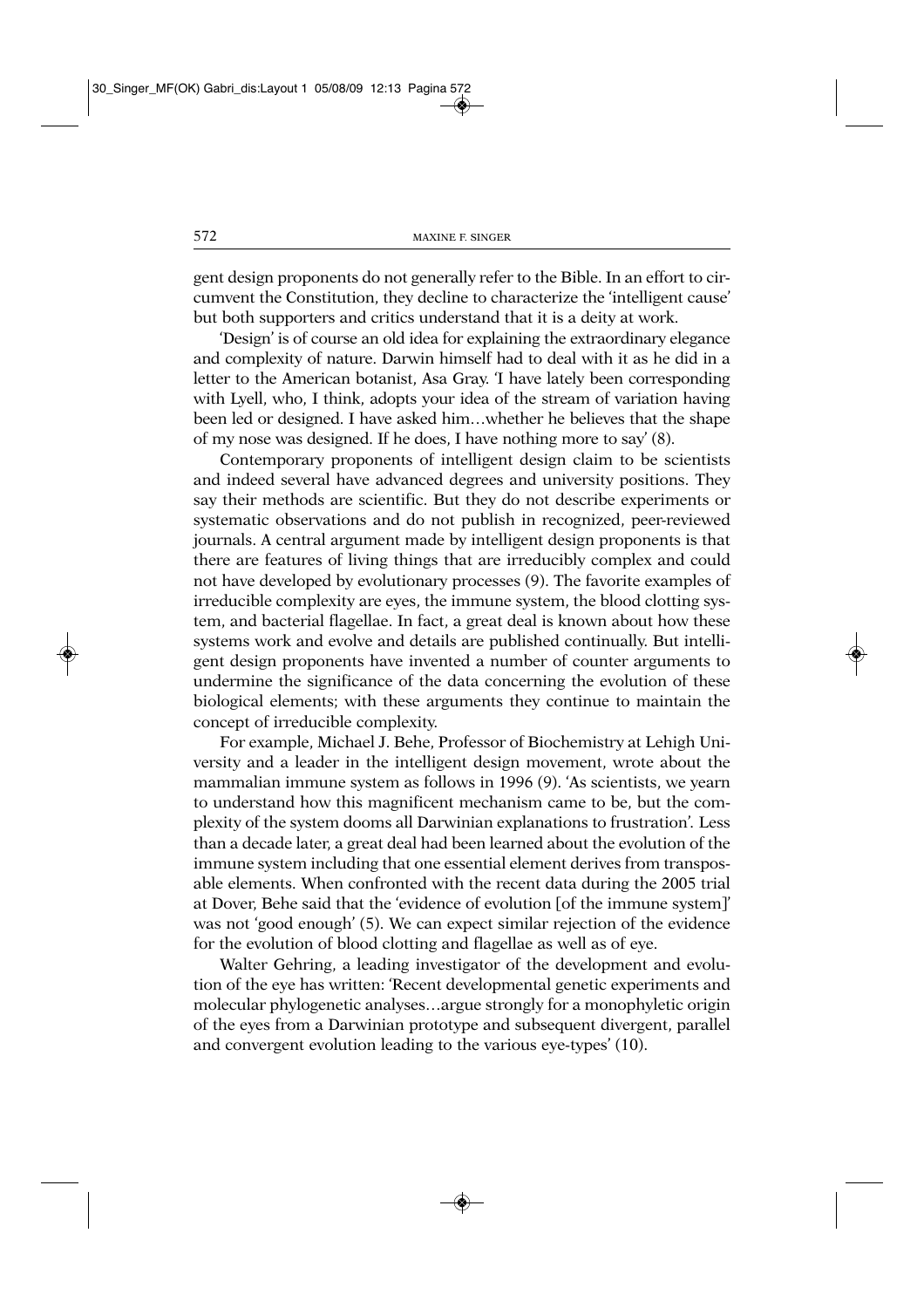The judge in the Dover case raised a major point about the concept of irreducible complexity. 'Even if irreducible complexity had not been rejected [as it has been] by the scientific community at large, it still does not support intelligent design as it is merely a test for evolution, not design'. That is, failure of a test for one theory tells us nothing about the validity of a competing notion. But intelligent design proponents can always say that the evidence is just not good enough. That will be enough to raise doubts in a public that is largely scientifically naïve.

Speciation is another topic that those who object to evolution on religious grounds dismiss in the face of scientific evidence. Until recently, explaining biological evolution to the public was confounded by the scientific difficulty in describing how new species with markedly different phenotypes can arise from existing species.

This difficulty was underscored when, in 1975, Mary Claire King and Allan Wilson demonstrated that chimp and human genomes are 99 percent identical (11). More recent genome sequencing confirms that coding regions vary by only 1.2 percent, although there are larger differences in noncoding segments (12). This fact, by itself does not explain the difference between the two species. However, the clue to the explanation was stated in the summary to the King and Wilson paper: 'A relatively small number of genetic changes in systems controlling the expression of genes may account for the major organismal differences between humans and chimpanzees'. It is increasingly clear that this prediction is true. Variation in gene expression levels can yield marked differences in phenotypes some of them sufficient to lead to speciation.

An interesting example of the importance of gene regulation to evolution by natural selection comes from recent experiments on the very finches that Darwin studied on the Galapagos Islands (13).

Darwin observed that the various finch species on different islands have notably different beaks. Some are wide, some narrow, some deeper and some longer than others. Darwin wrote in his account of the voyage: 'one might really fancy that from an original paucity of birds in this archipelago, one species had been taken and modified for different ends' (14).

Peter and Rosemary Grant of Princeton have spent more than 30 years studying the Galapagos finches. They learned that the beak shape correlates with the food the finches eat. The three dimensions of the beaks can be accurately measured and the Grants and their colleagues measured hundreds of them (15). Thus, the phenotypes are well defined. They also identified the kinds of food eaten by each species and discovered that the shape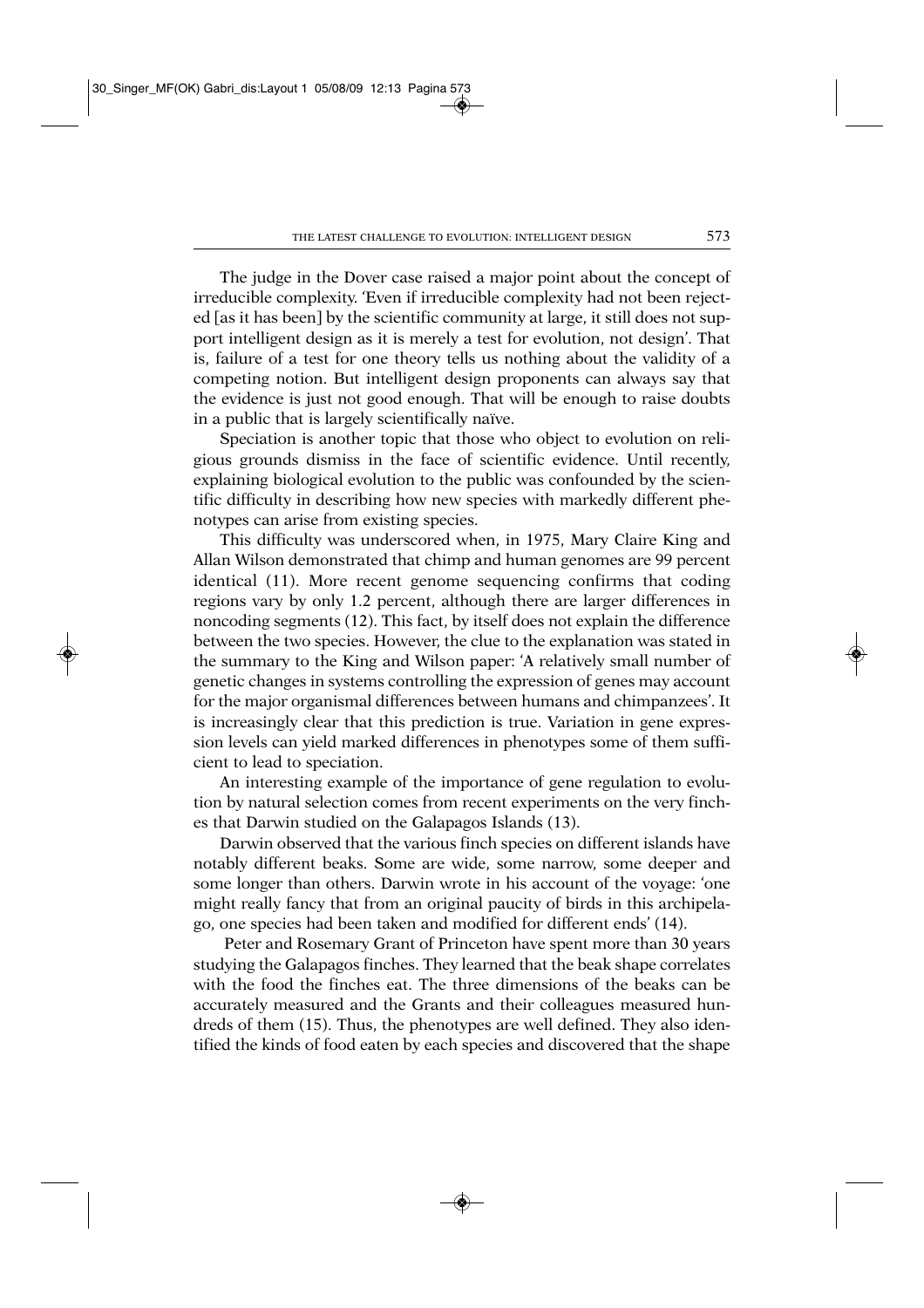of the beak correlates with the type of food consumed by the several species. For example, those finches that probe cactus flowers for food have relatively elongated beaks of low depth while those that crush large seeds have deep, short beaks. Now, the relative levels of expression of two genes, *BMP4* and *CaM*, have been measured in the developing beaks in the various finch species (13). Together, the expression of these two genes account for much of the difference between the beaks; the higher the level of *CaM* expression the longer the beaks: the higher the level of *BMP4* expression the wider and deeper the beaks. Thus, differential regulation of gene expression accounts for the shape of the beaks rather than any kind of change in the coding region and protein structure.

These data are not likely to change the minds of those espousing intelligent design or other forms of creationism. They can argue that the story of the finch beaks is only 'microevolution', which some of them acknowledge to occur. They can still argue that 'macroevolution', the generation of striking new species like chimps and humans from a common ancestor, does not happen. Indeed, their primary concerns relate to the origins of animals, especially humans. The day is not far off when we will have convincing data describing the phenotypic differences between chimps and humans in terms of differential gene regulation. Some relevant papers have already appeared (for example, 16). But those whose beliefs are threatened by such data will resist.

Another approach to resistance is illustrated by the reaction to a 2008 paper in *Nature* magazine that reported on the evolution of cichlid fishes (17). The journal's cover shows a picture illustrating the distinctive coloration of two species in Lake Victoria and carries the headline 'a textbook example of evolution in action'. The difference in color between the males of the two species and associated frequencies of different opsin alleles in the species leads to reproductive isolation without geographic isolation. It took less than a week for the Discovery Institute's web site to display a link to an objecting story that said: 'But the researchers did not observe the origin of a new species. They did what biologists have been doing for a long time: They analyzed differences in existing species to find evidence to support a particular hypothesis of speciation… all they really did was compare existing species and find a correlation between differences in their DNA and differences in their vision'.

These stories are illustrative of the difficulty scientists face in fostering majority public support for the concept of evolution. As scientists, we understand science to be as described by the U.S. National Academy of Sciences: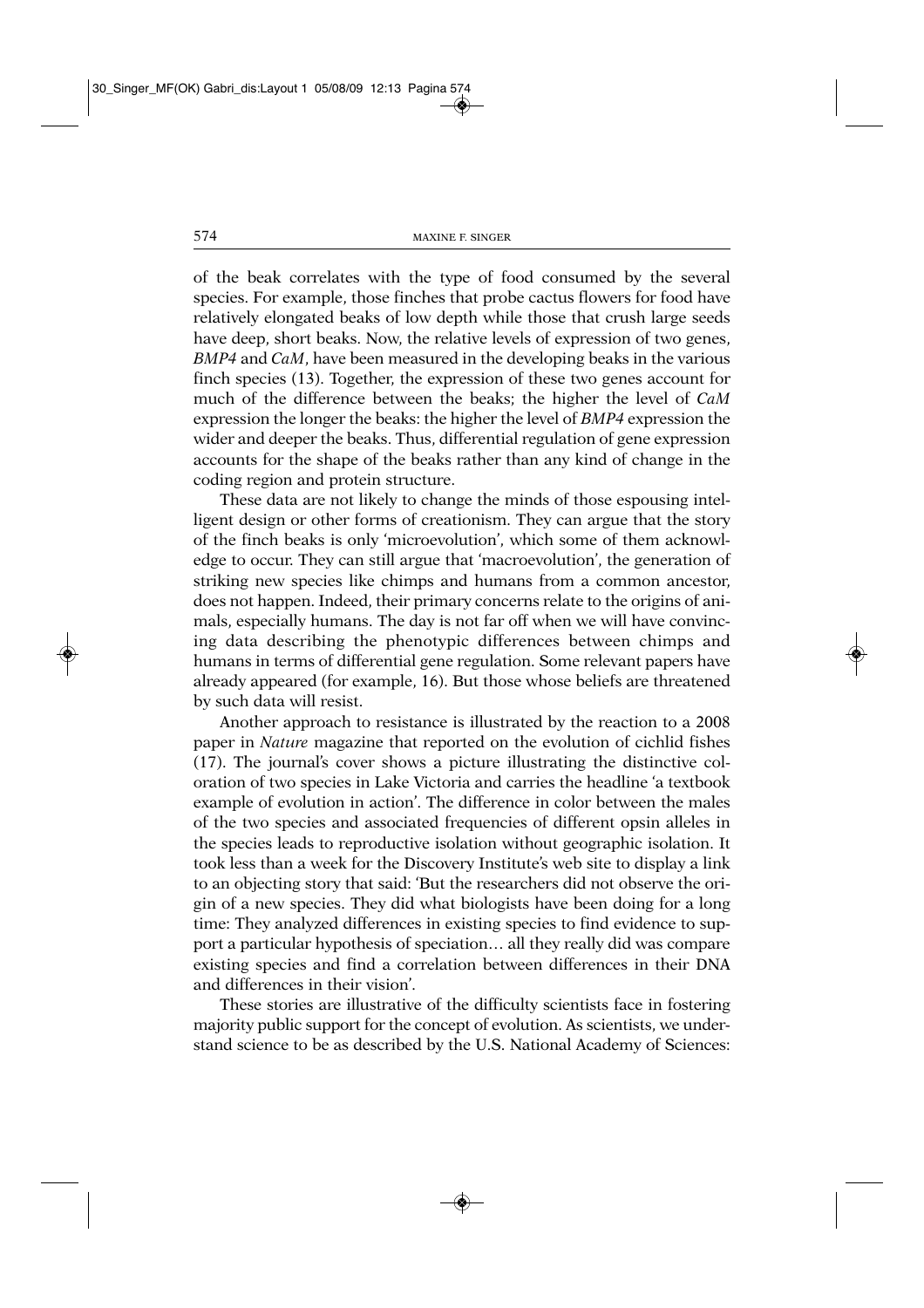'Science is a particular way of knowing about the world. In science, explanations are restricted to those that can be obtained through observations and experiments that can be substantiated by other scientists…Explanations that cannot be based on empirical evidence are not part of science'. Yet, rigorous scientific findings obtained according to this definition appear to be powerless in the face of faith in the literal words in ancient religious texts.

## *Reviewing this history, leads me to two related general conclusions*

My first general conclusion is that we are unlikely to convince those who view their religious faith as in fundamental conflict with scientific evolution. Yet, many people of faith do not find evolution incompatible with their beliefs. This includes many scientists of deep religious faith who accept evolution and are defenders of the nature of science. We heard this week from Francis Collins about his faith. Father George Coyne, S.J., a former member of this Academy, has written eloquently about his faith and acceptance of evolution. Pope John Paul II, revered by Catholics and non-Catholics, was clear in stating that the weight of science supports evolution. (See reference 4 for quotations from these three people). But these approaches do not succeed with many people whose minds are closed and see Darwin as the source of evil in the world.

My second conclusion derives from the first. The most important task for scientists and the only one that has a chance to succeed is assuring that science and evolution are taught properly in school science classes. There are several reasons for this. School science education, certainly in the U.S. if not in other countries, has failed to instruct people in the nature of science, its absolute dependence on honest experimentation and observation, and its inherent quality of being correctable. Science itself is neutral on the subject of religion and this Academy, whose members represent many religious communities, speaks loudly for that fact.

Classroom teachers who are required to teach about evolution face continual challenges. They may be people who reject evolution because of their own faith. Or, they may be people who accept evolution but are challenged by students or parents who do not. For these teachers, the only practical approach is to say that students are not required to accept evolution, but they are required to understand it. And such situations are opportunities to teach what science actually is and is not and how it works. It is my understanding that this was the view of Michael Reiss who was Director of Education at the Royal Society in London until forced recently to resign because of the uproar this position elicited from some scientists. Those sci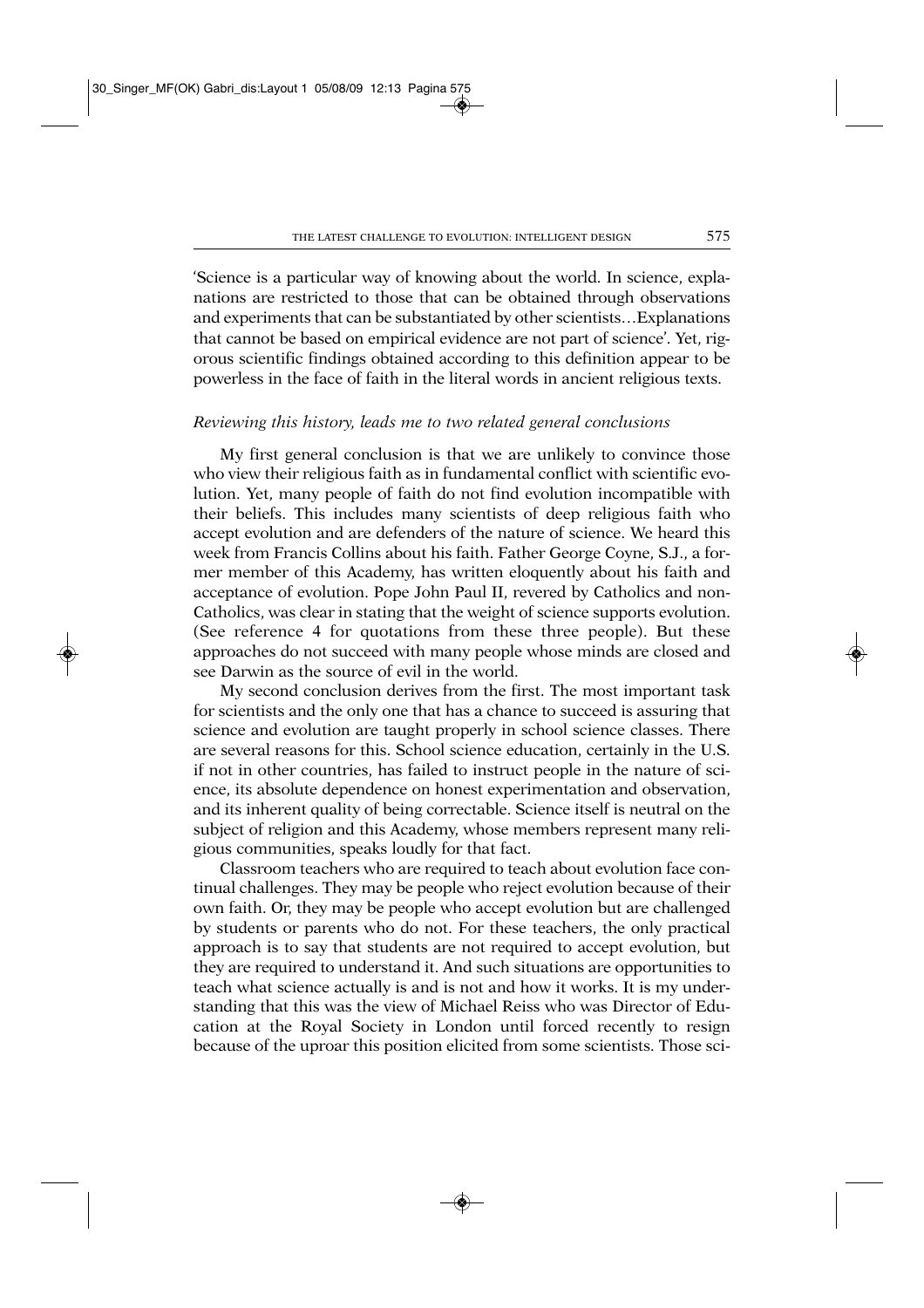entists have probably not been in a school classroom since they were students themselves. Their lack of understanding of the real challenges to teaching evolution troubles me.

I also find troubling those scientists whose support of evolution and lack of personal faith is accompanied by an apparent lack of respect for religions and religious views. There may indeed be an unbridgeable chasm between science and religion as some have written but there is no need for a chasm between scientists and people of faith.

## REFERENCES

- 1. For the Creation Museum see, www.creationmuseum.org and www.answersingenesis.org.
- 2. J.D. Miller, E.C. Scott, and S. Okamoto. 2006. Public Acceptance of Evolution. *Science* 313:765-766.
- 3. For the National Center for Science Education see, http://ncse.org.
- 4. National Academy of Sciences. 2008. *Science, Evolution, and Creationism.* The National Academies Press, Washington, D.C.
- 5. John E. Jones, III*.* 2005. Decision in T. Kitzmiller vs. Dover Area School District, www.pamd.uscourts.gov/kitzmiller/kitzmiller\_342.pdf, p. 79
- 6. For the movie, *Expelled: No Intelligence Allowed*, see, www.expelled themovie.com
- 7. For the Discovery Institute, see www.discovery.org.
- 8. C. Darwin. 1861. Letter to Asa Gray, September 17. The Darwin Project letter 3256. http://www.darwinproject.ac.uk.
- 9. M.J. Behe. 1996. *Darwin's Black Box.* Simon and Schuster, New York. p. 139.
- 10. W.J. Gehring. 2004. Historical perspective on the development and evolution of eyes and photoreceptors. *International J. Devel. Biol.* 48:707- 717.
- 11. M-C. King and A. Wilson. 1975. Evolution at two levels I humans and chimpanzees. *Science* 188:107-116.
- 12 The Chimpanzee Sequencing and Analysis Consortium. 2005. Initial sequence of the chimpanzee genome and comparison with the human genome. *Nature* 437:69-87.
- 13 A. Abzhanov, W. Kuo, C. Hartmann, B.R. Grant, P.R. Grant, and C.J. Tabin. 2006. The calmodulin pathway and evolution of elongated beak morphology in Darwin's finches. *Nature* 442:563-567.